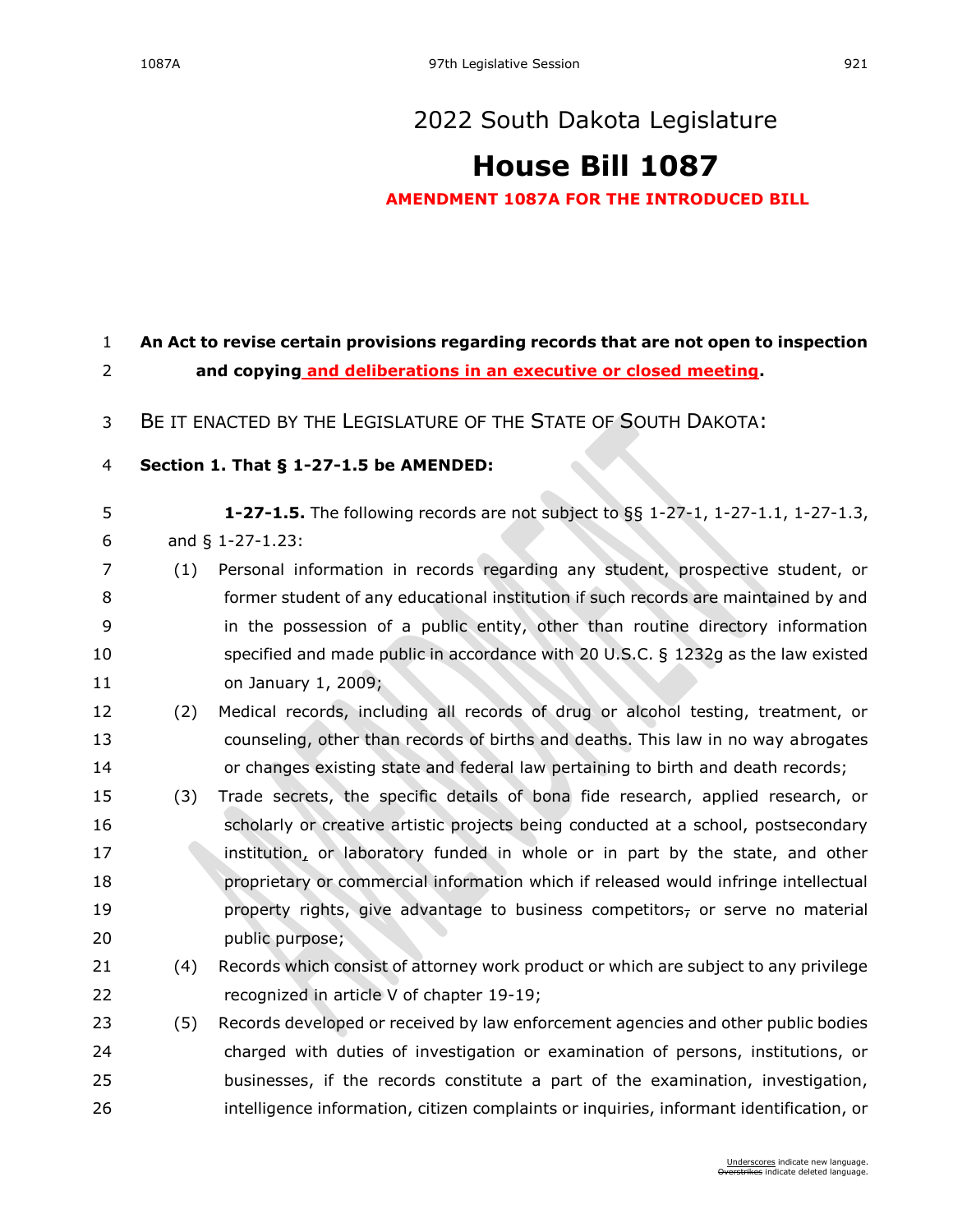| 1              |     | strategic or tactical information used in law enforcement training. However, this     |
|----------------|-----|---------------------------------------------------------------------------------------|
| $\overline{2}$ |     | subdivision does not apply to records so developed or received relating to the        |
| 3              |     | presence of and amount or concentration of alcohol or drugs in any body fluid of      |
| 4              |     | any person, and this subdivision does not apply to a 911 recording or a transcript    |
| 5              |     | of a 911 recording, if the agency or a court determines that the public interest in   |
| 6              |     | disclosure outweighs the interest in nondisclosure. This law in no way abrogates or   |
| 7              |     | changes $\S$ § 23-5-7 and 23-5-11 or testimonial privileges applying to the use of    |
| 8              |     | information from confidential informants;                                             |
| 9              | (6) | Appraisals or appraisal information and negotiation records concerning the purchase   |
| 10             |     | or sale, by a public body, of any interest in real or personal property;              |
| 11             | (7) | Personnel information other than salaries and routine directory information.          |
| 12             |     | However, this subdivision does not apply to the public inspection or copying of any   |
| 13             |     | current or prior contract with any public employee and any related document that      |
| 14             |     | specifies the consideration to be paid to the employee;                               |
| 15             | (8) | Information pertaining to the protection of public or private property and any person |
| 16             |     | on or within public or private property including specific to including:              |
| 17             |     | (a) Any vulnerability assessment or response plan intended to prevent or              |
| 18             |     | mitigate criminal acts;                                                               |
| 19             |     | Emergency management or response;<br>(b)                                              |
| 20             |     | Public safety information that would create a substantial likelihood of<br>(c)        |
| 21             |     | endangering public safety or property, if disclosed;                                  |
| 22             |     | Computer-Cyber security plans, computer or communications network<br>(d)              |
| 23             |     | schema, passwords, or user identification names;                                      |
| 24             |     | Guard schedules;<br>(e)                                                               |
| 25             |     | Lock combinations; and<br>(f)                                                         |
| 26             |     | (g) Any blueprint, building plan, or infrastructure record regarding any building     |
| 27             |     | or facility that would expose or create vulnerability through disclosure of           |
| 28             |     | the location, configuration, or security of critical systems of the building or       |
| 29             |     | facility;                                                                             |
| 30             | (9) | The security standards, procedures, policies, plans, specifications, diagrams, access |
| 31             |     | lists, and other security-related records of the Gaming Commission and those          |
| 32             |     | persons or entities with which the commission has entered into contractual            |
| 33             |     | relationships. Nothing in this subdivision allows the commission to withhold from     |
| 34             |     | the public any information relating to amounts paid persons or entities with which    |
| 35             |     | the commission has entered into contractual relationships, amounts of prizes paid,    |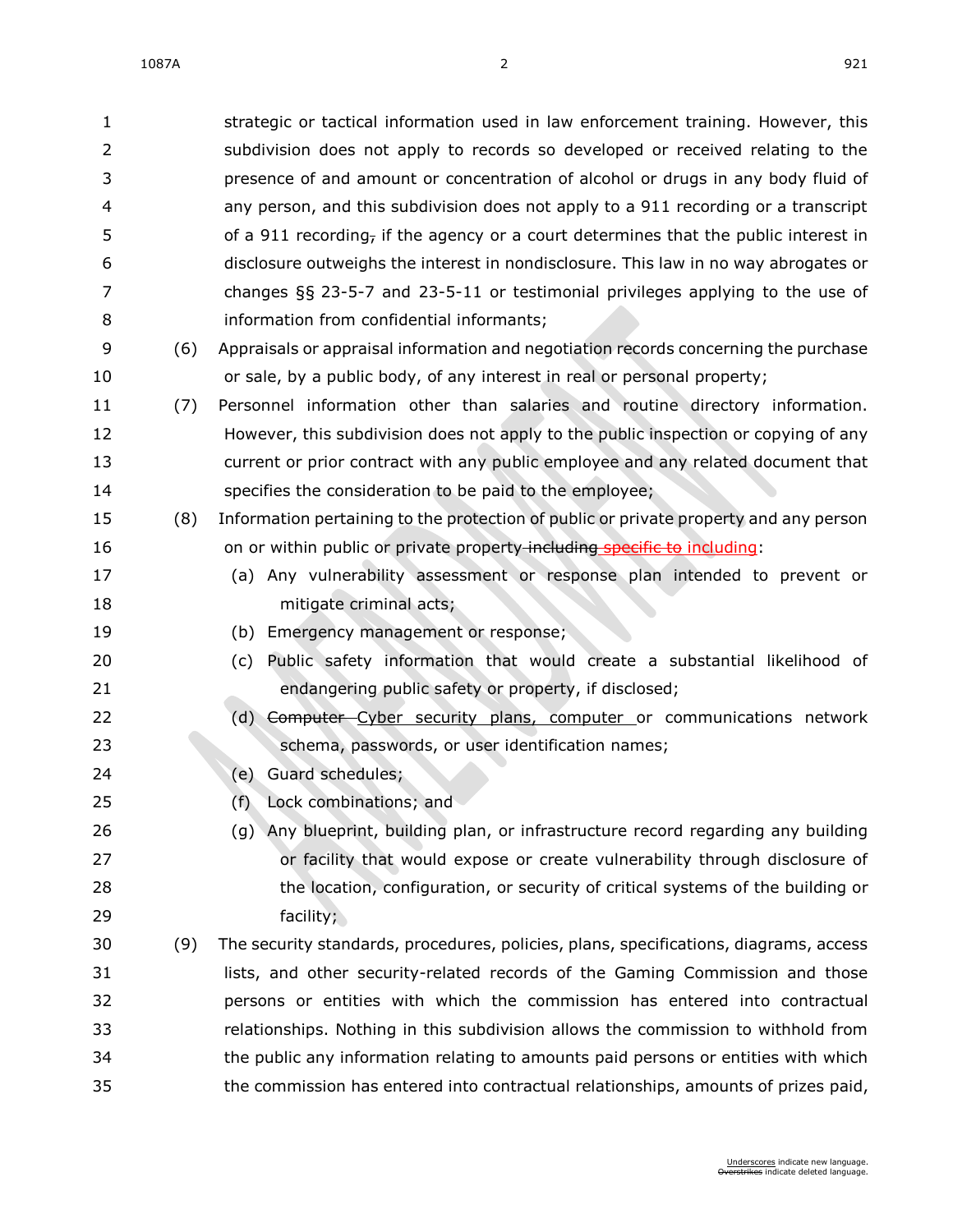the name of the prize winner, and the municipality, or county where the prize winner resides; (10) Personally identified private citizen account payment information, credit information on others supplied in confidence, and customer lists; (11) Records or portions of records kept by a publicly funded library which, when examined with or without other records, reveal the identity of any library patron using the library's materials or services; (12) Correspondence, memoranda, calendars or logs of appointments, working papers, and records of telephone calls of public officials or employees; (13) Records or portions of records kept by public bodies which would reveal the location, character, or ownership of any known archaeological, historical, or paleontological site in South Dakota if necessary to protect the site from a reasonably held fear of theft, vandalism, or trespass. This subdivision does not apply to the release of information for the purpose of scholarly research, examination by other public bodies for the protection of the resource or by recognized tribes, or the federal Native American Graves Protection and Repatriation Act; (14) Records or portions of records kept by public bodies which maintain collections of archeological, historical, or paleontological significance which nongovernmental donors have requested to remain closed or which reveal the names and addresses of donors of such articles of archaeological, historical, or paleontological significance unless the donor approves disclosure, except as the records or portions thereof may be needed to carry out the purposes of the federal Native American Graves Protection and Repatriation Act and the Archeological Resources Protection Act; (15) Employment applications and related materials, except for applications and related materials submitted by individuals hired into executive or policymaking positions of any public body; (16) Social security numbers; credit card, charge card, or debit card numbers and expiration dates; passport numbers, driver license numbers; or other personally identifying numbers or codes; and financial account numbers supplied to state and local governments by citizens or held by state and local governments regarding employees or contractors; (17) Any emergency or disaster response plans or protocols, safety or security audits or reviews, or lists of emergency or disaster response personnel or material; any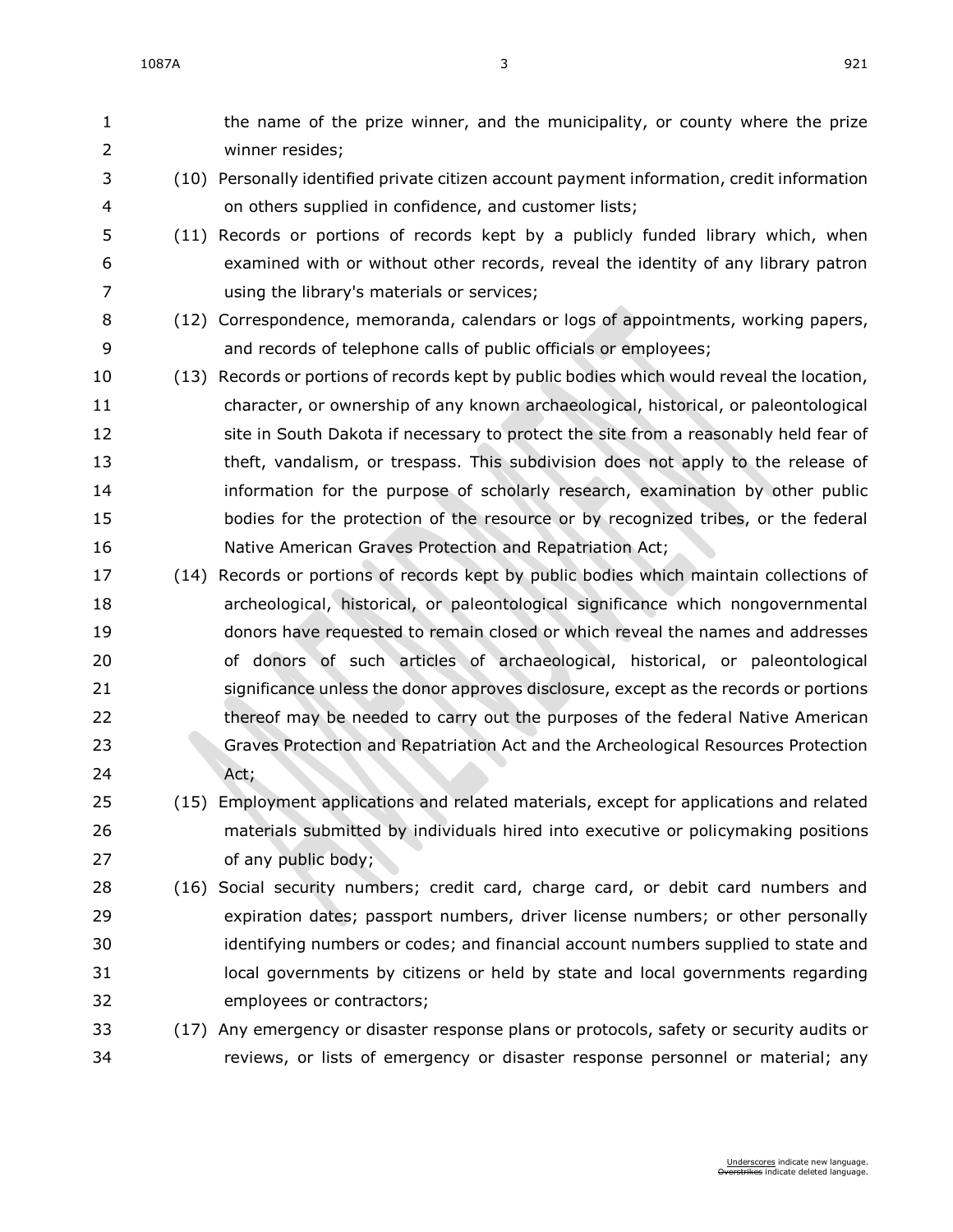| 1              |      | location or listing of weapons or ammunition; nuclear, chemical, or biological             |
|----------------|------|--------------------------------------------------------------------------------------------|
| $\overline{2}$ |      | agents; or other military or law enforcement equipment or personnel;                       |
| 3              |      | (18) Any test questions, scoring keys, results, or other examination data for any          |
| 4              |      | examination to obtain licensure, employment, promotion or reclassification, or             |
| 5              |      | academic credit;                                                                           |
| 6              |      | (19) Personal correspondence, memoranda, notes, calendars or appointment logs, or          |
| 7              |      | other personal records or documents of any public official or employee;                    |
| 8              |      | (20) Any document declared closed or confidential by court order, contract, or stipulation |
| 9              |      | of the parties to any civil or criminal action or proceeding except as provided under      |
| 10             |      | $§ 1-27-1.23;$                                                                             |
| 11             |      | (21) Any list of names or other personally identifying data of occupants of camping or     |
| 12             |      | lodging facilities from the Department of Game, Fish and Parks;                            |
| 13             | (22) | Records which, if disclosed, would constitute an unreasonable release of personal          |
| 14             |      | information;                                                                               |
| 15             |      | (23) Records which, if released, could endanger the life or safety of any person;          |
| 16             | (24) | Internal agency record or information received by agencies that are not required to        |
| 17             |      | be filed with such agencies, if the records do not constitute final statistical or factual |
| 18             |      | tabulations, final instructions to staff that affect the public, or final agency policy    |
| 19             |      | or determinations, or any completed state or federal audit and if the information is       |
| 20             |      | not otherwise public under other state law, including chapter 15-15A and § 1-26-           |
| 21             |      | 21;                                                                                        |
| 22             |      | (25) Records of individual children regarding commitment to the Department of              |
| 23             |      | Corrections pursuant to chapters 26-8B and 26-8C;                                          |
| 24             |      | (26) Records regarding inmate disciplinary matters pursuant to § 1-15-20;                  |
| 25             |      | (27) Any other record made closed or confidential by state or federal statute or rule or   |
| 26             |      | as necessary to participate in federal programs and benefits;                              |
| 27             |      | (28) A record of a settlement agreement or litigation regarding investment or bankruptcy   |
| 28             |      | and involving the South Dakota Investment Council or the South Dakota                      |
| 29             |      | Retirement System, or both, unless the settlement or litigation results in a finding       |
| 30             |      | of liability against the council or system, or both; and                                   |
| 31             |      | (29) A record of a settlement agreement or litigation regarding medical services           |
| 32             |      | involving any county hospital established under chapter 34-8 or any municipal              |
| 33             |      | hospital established under chapter 34-9.                                                   |

## **Section 2. That § [1-25-2](https://sdlegislature.gov/Statutes?Statute=1-25-2) be AMENDED:**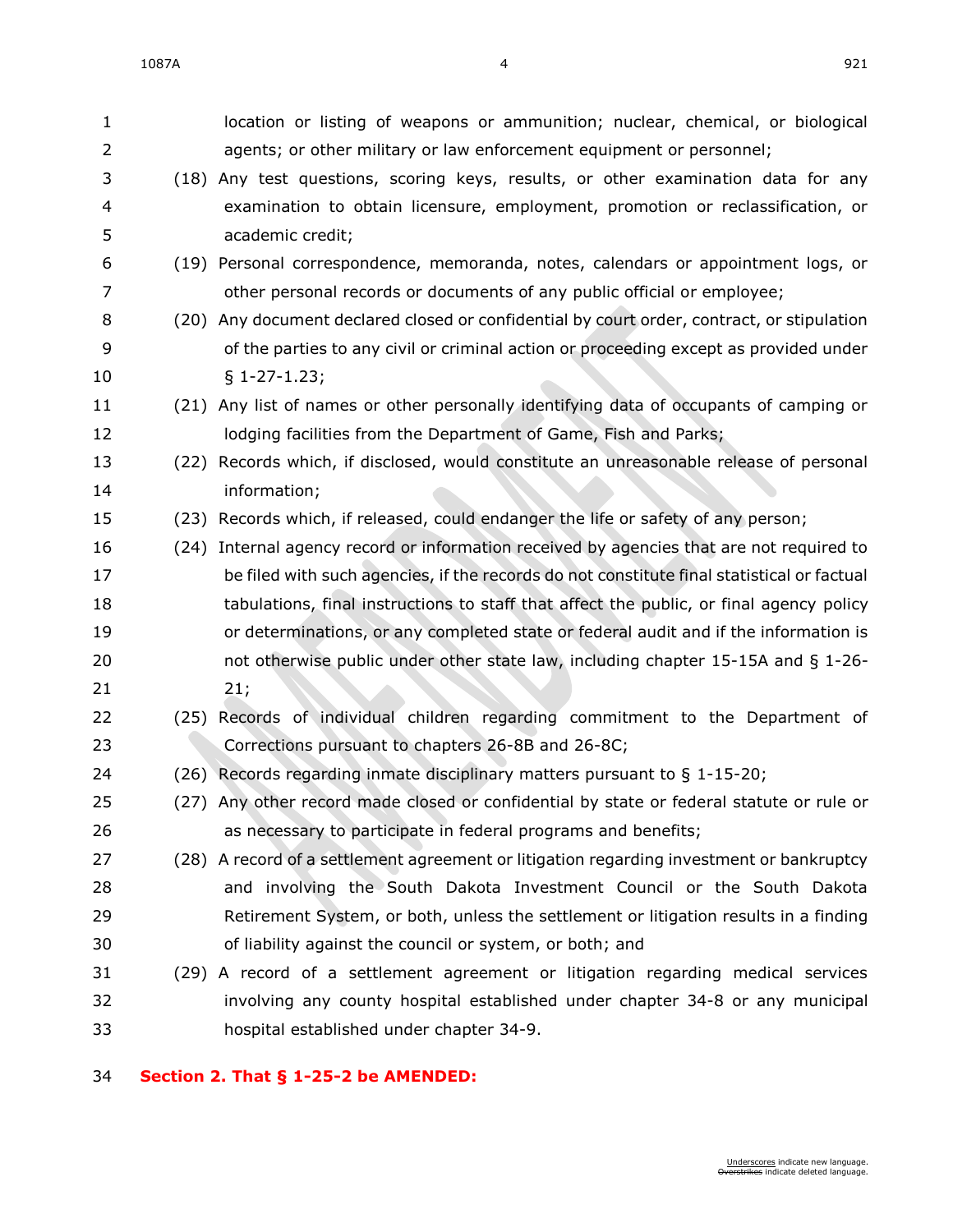| 1  |     | <b>1-25-2.</b> Executive or closed meetings may be held for the sole purposes of:      |
|----|-----|----------------------------------------------------------------------------------------|
| 2  | (1) | Discussing the qualifications, competence, performance, character or fitness of any    |
| 3  |     | public officer or employee or prospective public officer or employee. The term,        |
| 4  |     | employee, does not include any independent contractor;                                 |
| 5  | (2) | Discussing the expulsion, suspension, discipline, assignment of or the educational     |
| 6  |     | program of a student or the eligibility of a student to participate in interscholastic |
| 7  |     | activities provided by the South Dakota High School Activities Association;            |
| 8  | (3) | Consulting with legal counsel or reviewing communications from legal counsel about     |
| 9  |     | proposed or pending litigation or contractual matters;                                 |
| 10 | (4) | Preparing for contract negotiations or negotiating with employees or employee          |
| 11 |     | representatives;                                                                       |
| 12 | (5) | Discussing marketing or pricing strategies by a board or commission of a business      |
| 13 |     | owned by the state or any of its political subdivisions, when public discussion may    |
| 14 |     | be harmful to the competitive position of the business; or                             |
| 15 | (6) | Discussing information listed in subdivisions 1-27-1.5(8) and 1-27-1.5(17)             |
| 16 |     | pertaining to the protection of public or private property and any person on or        |
| 17 |     | within public or private property specific to:                                         |
| 18 |     | Any vulnerability assessment or response plan intended to prevent or<br><u>(a)</u>     |
| 19 |     | mitigate criminal acts;                                                                |
| 20 |     | Emergency management or response;<br>(b)                                               |
| 21 |     | Public safety information that would create a substantial likelihood of<br>(c)         |
| 22 |     | endangering public safety or property, if disclosed;                                   |
| 23 |     | Cyber security plans, computer, communications network schema,<br><u>(d)</u>           |
| 24 |     | passwords, or user identification names;                                               |
| 25 |     | <u>(e)</u><br><b>Guard schedules;</b>                                                  |
| 26 |     | <b>Lock combinations; and</b><br>(f)                                                   |
| 27 |     | Any blueprint, building plan, or infrastructure record regarding any building<br>(q)   |
| 28 |     | or facility that would expose or create vulnerability through disclosure of            |
| 29 |     | the location, configuration, or security of critical systems of the building or        |
| 30 |     | facility; and                                                                          |
| 31 |     | Any emergency or disaster response plans or protocols, safety or security<br>(h)       |
| 32 |     | audits or reviews, or lists of emergency or disaster response personnel or             |
| 33 |     | material; any location or listing of weapons or ammunition; nuclear,                   |
| 34 |     | chemical, or biological agents; or other military or law enforcement                   |
| 35 |     | equipment or personnel.                                                                |